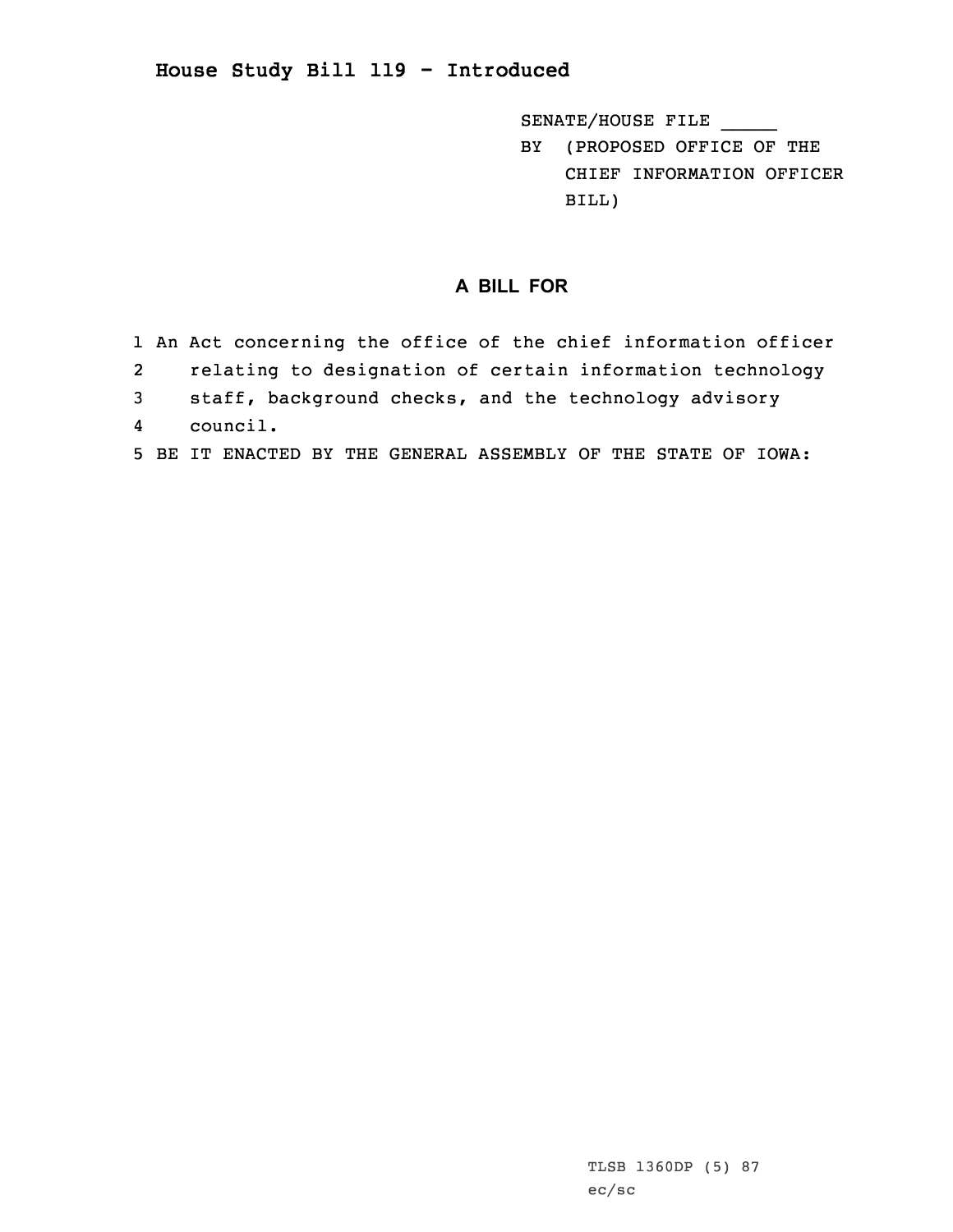S.F. \_\_\_\_\_ H.F. \_\_\_\_

1 Section 1. Section 8B.1, subsection 13, Code 2017, is 2 amended by striking the subsection.

3 Sec. 2. Section 8B.4, Code 2017, is amended by adding the 4 following new subsection:

 NEW SUBSECTION. 2A. Designate <sup>a</sup> chief technology officer and <sup>a</sup> chief information security officer for the state. The chief technology officer shall have responsibility for enterprise technology strategy, including information technology services, information technology platforms, information architecture, system integration, and technology innovation. The chief information security officer shall have responsibility for enterprise information security, including information technology continuity of operations and disaster recovery, information security awareness, information security policy and standards, and information security monitoring and oversight.

17 Sec. 3. NEW SECTION. **8B.4A Background checks.**

18 An applicant for employment with the office, or an applicant for employment with <sup>a</sup> participating agency for <sup>a</sup> position as information technology staff, may be subject to <sup>a</sup> background investigation by the office. The background investigation may include, without limitation, <sup>a</sup> work history, financial review, request for criminal history data, and national criminal history check through the federal bureau of investigation. In addition, <sup>a</sup> contractor, vendor, employee, or any other individual performing work for the office, or an individual on the information technology staff of <sup>a</sup> participating agency, may be subject to <sup>a</sup> national criminal history check through the federal bureau of investigation at least once every ten years, including, without limitation, any time the office or participating agency has reason to believe an individual has been convicted of <sup>a</sup> crime. The office may request the national criminal history check and shall provide the individual's fingerprints to the department of public safety for submission through the state criminal history repository to the federal

 $-1-$ 

LSB 1360DP (5) 87  $ec/sec$   $1/3$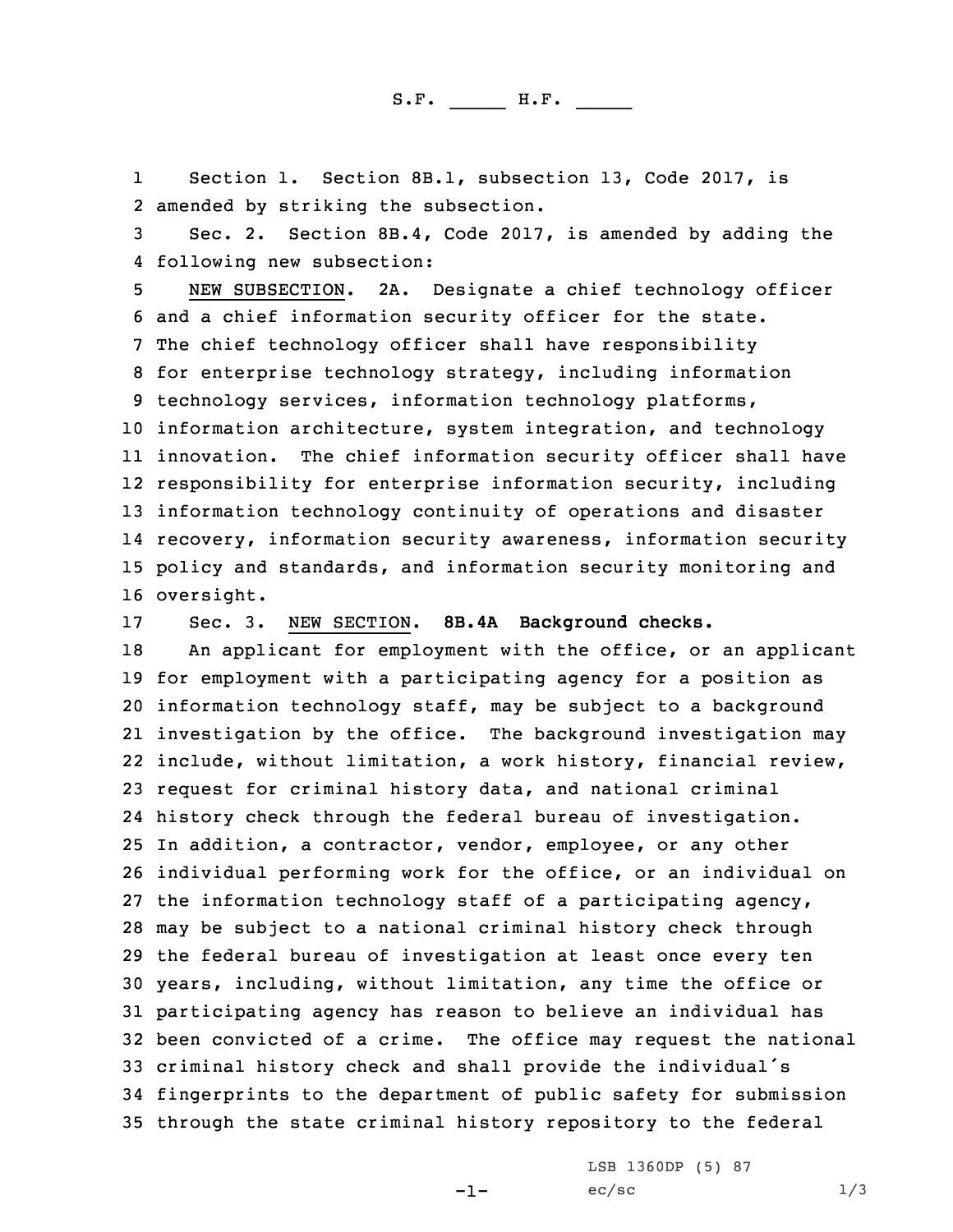S.F. \_\_\_\_\_ H.F. \_\_\_\_

 bureau of investigation. The individual shall authorize release of the results of the national criminal history check to the office and the applicable participating agency. The office shall pay the actual cost of the fingerprinting and national criminal history check, if any, unless otherwise agreed as part of <sup>a</sup> contract between the office or participating agency and <sup>a</sup> vendor or contractor performing work for the office or participating agency. The results of <sup>a</sup> criminal history check conducted pursuant to this section shall not be considered <sup>a</sup> public record under chapter 22.

11 Sec. 4. Section 8B.33, subsection 1, Code 2017, is amended 12 to read as follows:

13 1. An IowAccess revolving fund is created in the state 14 treasury. The revolving fund shall be administered by the office and shall consist of moneys collected by the office as fees, moneys appropriated by the general assembly, and any other moneys obtained or accepted by the office for deposit in the revolving fund. The proceeds of the revolving fund are appropriated to and shall be used by the office to maintain, develop, operate, and expand IowAccess consistent with this 21 chapter<del>, and for the support of activities of the technology</del> advisory council pursuant to [section](https://www.legis.iowa.gov/docs/code/2017/8B.8.pdf) 8B.8.

23 Sec. 5. REPEAL. Section 8B.8, Code 2017, is repealed. 24EXPLANATION

25 **The inclusion of this explanation does not constitute agreement with** <sup>26</sup> **the explanation's substance by the members of the general assembly.**

27 This bill concerns the office of the chief information 28 officer.

 Code section 8B.4 is amended to provide that the chief information officer shall designate <sup>a</sup> chief technology officer and <sup>a</sup> chief information security officer for the state. The bill provides that the chief technology officer shall have responsibility concerning enterprise technology strategy and that the chief information security officer shall have responsibility concerning enterprise information security.

 $-2-$ 

LSB 1360DP (5) 87  $ec/sec$  2/3